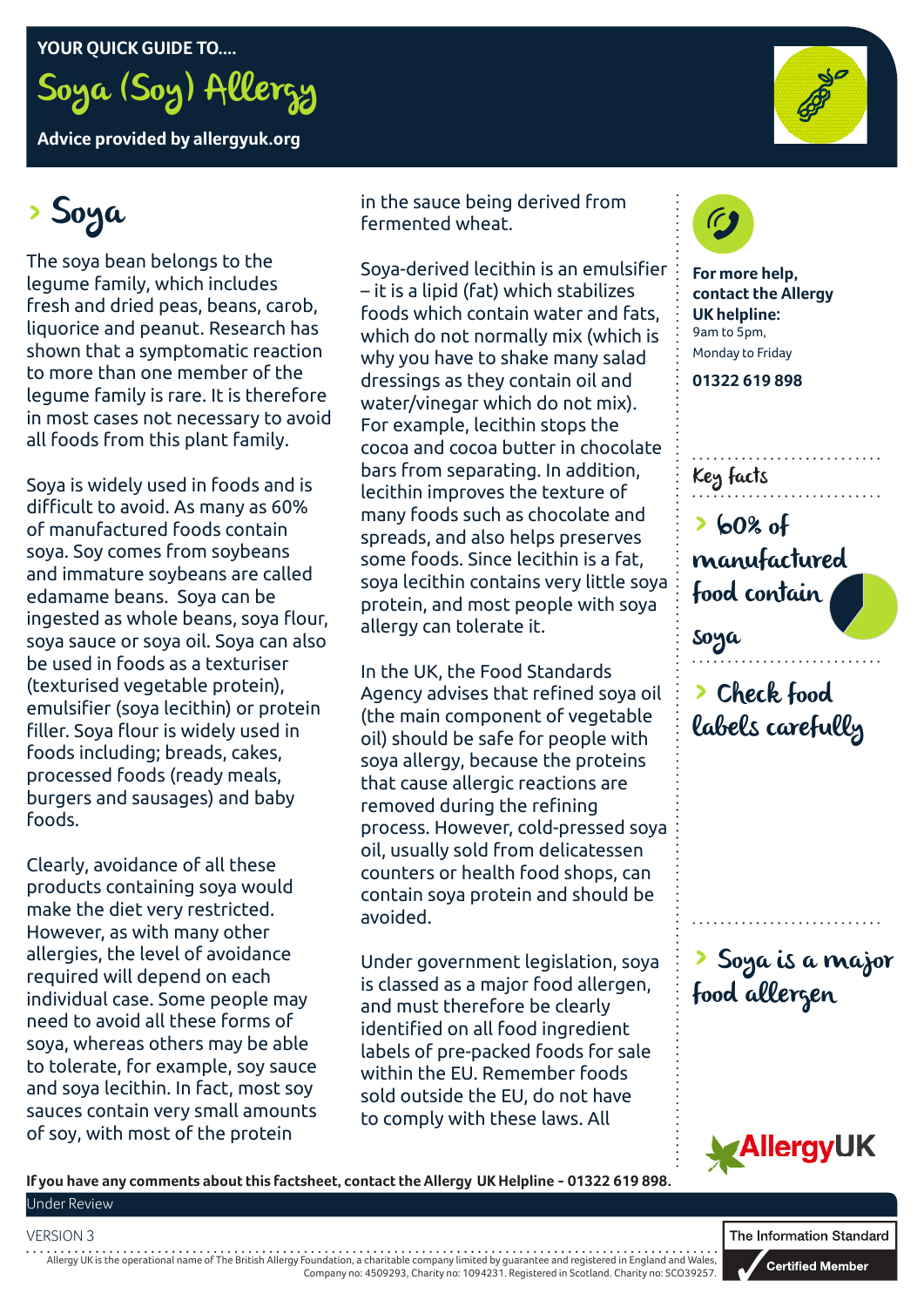## **YOUR QUICK GUIDE TO....**



# **Advice provided by allergyuk.org**

foods that may not be labelled because they are sold loose include delicatessen, bakery and butchers products, have to provide a list of product ingredients under the EU food labelling regulations of December 2014. So ask before buying or consuming.

When buying food or eating away from home, look out for the following: (In line with EU labelling regulations all of the top 14 allergens must be listed and highlighted within the ingredients list.)

# > Foods that contain soya

- Soya protein isolate
- Soya shortening
- Soya protein
- Soya albumin
- Soya bean
- Soy sauce
- Soya flavouring
- Soya flour
- Soya gum
- Soya lecithin (E322)
- Soya milk
- Sova nuts
- Soya oil
- Soya starch
- Miso
- Soya infant formula
- Soya margarine
- Soya yoghurts and desserts
- Tempeh
- Tofu/Tofutti
- Natto
- Kinako (roasted soy flour)
- Kouridofu (frozen tofu)
- Nimame
- Edamame
- Okara
- Soja
- Yuba
- Teriyaki sauce

# > Terms that may indicate the presence of soya

- Vegetable broth
- Vegetable oil
- Vegetable protein
- Vegetable paste
- Textured vegetable protein (TVP)
- Hydrolysed Vegetable Protein (HVP)
- Hydrolysed Plant Proteins (HPP)

This is a very extensive list, so finding out your level of avoidance is essential so that your diet is not more restricted than it needs to be.

Below is a list of manufactured foods, which either contains or may contain soya. Check the labels for any of the above ingredients. The list is not exhaustive, and this information is designed to give guidance on food choices.

# > Foods that MAY contain soya

- **Baby foods**
- Bread
- Breakfast cereals
- Cakes and biscuits (confectionery with a biscuit base)
- Cheese substitutes
- Canned and tinned soup
- Chinese foods
- Chocolates (especially those with cream centres)
- Commercial fruit products



**If you have any comments about this factsheet, contact the Allergy UK Helpline - 01322 619 898.** Under Review

#### VERSION 3

Allergy UK is the operational name of The British Allergy Foundation, a charitable company limited by guarantee and registered in England and Wales, Company no: 4509293, Charity no: 1094231. Registered in Scotland. Charity no: SCO39257.